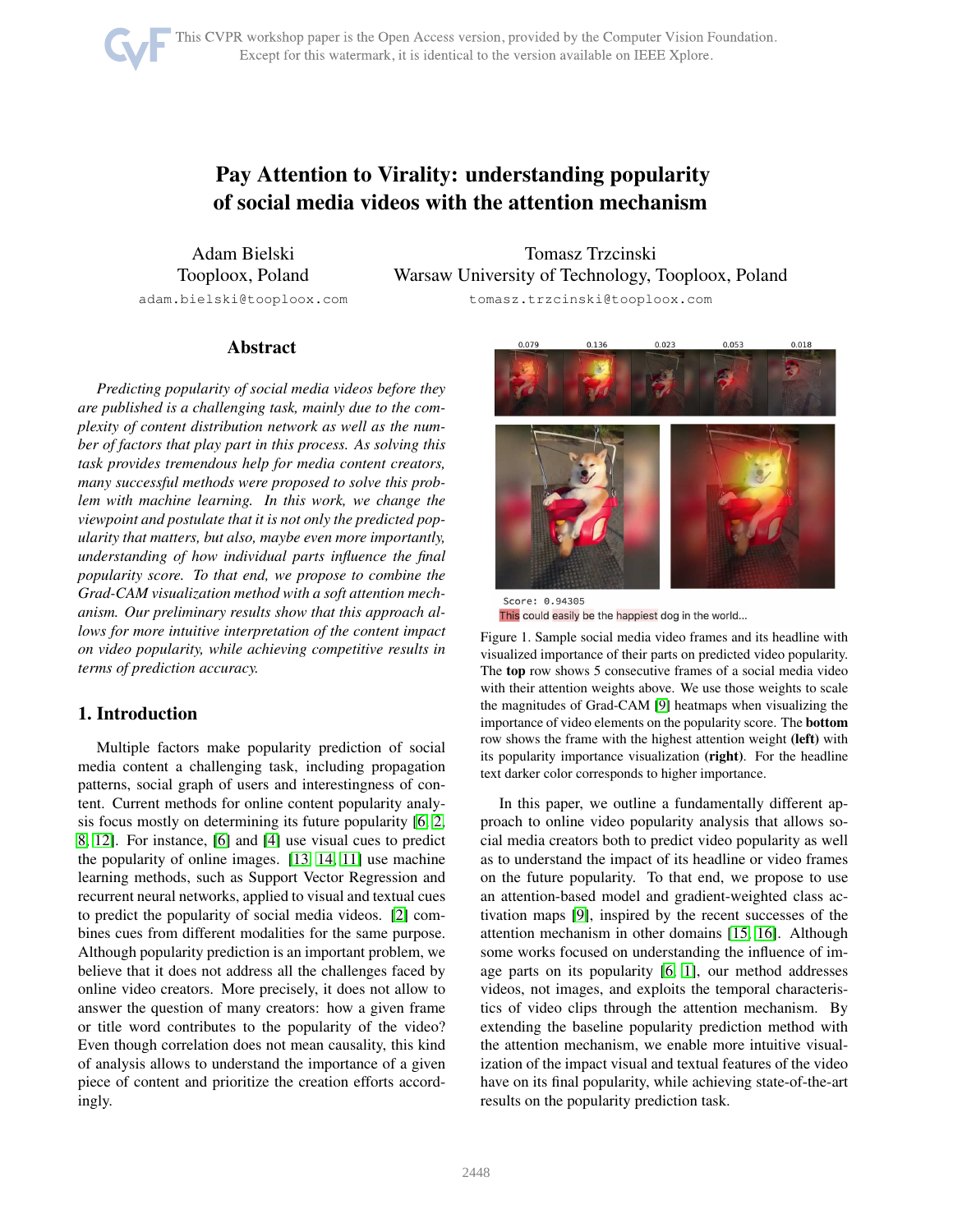#### 2. Popularity prediction with attention

We cast the problem of social media video popularity prediction as a binary classification task, as in [\[13,](#page-2-5) [11\]](#page-2-7). We focus on videos from Facebook and normalize their viewcount by the number of page followers. We assign a popular/unpopular label by splitting our dataset at the median normalized viewcount, following the approach of [\[10\]](#page-2-12). We use a cross-entropy loss function to classify a video as popular/unpopular and take a set of video frames and/or headline features as an input.

**Video frames.** We extract  $N = 18$  evenly distributed frames from the first 6 seconds of a video<sup>[1](#page-1-0)</sup>. We use 2048dimensional output of the penultimate layer of ResNet50 [\[5\]](#page-2-13) pre-trained on ImageNet [\[3\]](#page-2-14) to get a high-level frame representation as in [\[13\]](#page-2-5). For each frame feature vector we apply a learnable linear transformation followed by ReLU, obtaining a sequence of frame embeddings  $(q_j)_{j=1}^N$ . The final video embedding is a weighted average of these embeddings  $\mathbf{v} = \sum_{i=1}^{N} \alpha_i \mathbf{q}_i$ . Weights  $\alpha_i$  are computed with attention mechanism implemented as a two-layer neural network [\[16\]](#page-2-10): the first layer produces a hidden representation  $u_i = \tanh(W_u q_i + b_u)$  and the second layer outputs unnormalized importance  $a_i = W_a u_i + b_a$ .  $W_a$  can be interpreted as a trainable high level representation of *the most informative vector* in  $u_i$  space. Final weights are normalized with softmax:  $\alpha_i = \exp(a_i) / \sum_k \exp(a_k)$ .

Headline. We represent a headline as a sequence of pre-trained GloVe [\[7\]](#page-2-15) word vectors  $(w_t)_{t=1}^N$ . We handle sequences of variable length using a bidirectional LSTM. Similarly to video frames, we use a two-layer attention mechanism on hidden state vectors  $h_t$  to let the network learn the importance coefficients  $\beta_t$  for each word. The final text representation  $d$  is a weighted average of hidden state vectors  $\boldsymbol{d} = \sum_{t=1}^{N} \beta_t \boldsymbol{h}_t$ .

Multimodal prediction. We concatenate previously trained video and text embeddings and train a two-layer neural network for popularity prediction. The intermediate layer output serves as multimodal embedding that captures information from both image and text modality that contribute to image popularity.

Visualizations. We visualize the importance of visual features using Grad-CAM [\[9\]](#page-2-8). More precisely, we generate heatmaps pointing to regions contributing to popularity in each frame. To this end, we compute gradients of the popular class score  $\hat{s}$  with respect to the output of the last convolutional layer of ResNet50  $A \in R^{K \times K \times F}$ . Gradients are then used to compute weights  $\gamma_f = \frac{1}{K^2} \sum_{i,j=1}^K \frac{\partial \hat{s}}{\partial A_i^f}$  $\overline{\partial A^f_{i,j}}$ that applied to the convolutional output create class activation map  $\mathbf{H} = \max(0, \sum_{f=1}^{F} \gamma_f A^{\hat{f}})$ . We then normalize the heatmap values to  $[0, 1]$  and use attention weights to

| Input        | Features          |       | $ \overline{Acc}[\%] $ Spearman |
|--------------|-------------------|-------|---------------------------------|
| Video frames | ResNet50 mean     | 68.17 | 0.524                           |
|              | $+$ attention     | 68.87 | 0.526                           |
| Headline     | biLSTM $[11]$     | 69.47 | 0.542                           |
|              | $+$ attention     | 68.70 | 0.525                           |
| Multimodal   | $ResNet + biLSTM$ | 71.94 | 0.612                           |
|              | $+$ attention     | 72.72 | 0.607                           |

<span id="page-1-1"></span>Table 1. Video popularity prediction results.

scale the heatmap by  $\alpha_i / \max(\alpha)$ . This way we obtain a sequence-wide normalized heatmap of frame regions influencing the final popularity score.

For visualizations in the text domain, we use attention weights  $\beta_t$  used to compute text representation d. These weights capture relative importance of words in their context to headline popularity, as shown in [\[16\]](#page-2-10) in the context of sentiment analysis.

#### 3. Experiments

We use a dataset of 37k Facebook videos with 80/10/10 train/validation/test splits. We use validation set to perform randomized serach of hyperparameters such as embedding dimensionalities, dropout rates and batch normalization use. For training headline embeddings we use frozen pre-trained GloVe word vectors trained on Wikipedia and Gigaword [\[7\]](#page-2-15). As baselines, we use a simple mean of ResNet50 feature vectors as input to two layer neural network (video frames) and concatenation of last states of LSTM (headlines). We use Keras for implementation.

Results. For all methods, we follow the evaluation protocol of [\[13,](#page-2-5) [11\]](#page-2-7) and compute the classification accuracy and Spearman correlation between the predicted probability of popular label and normalized view count of a video. Tab. [1](#page-1-1) shows the results. Interestingly, almost equal popularity prediction results can be obtained using either video frames or headline features. Combining both modalities leads to noticeable improvement, while adding attention mechanism improves the performance in the multimodal and visual case. For headlines, the performance with attention deteriorates slightly. We speculate that the bi-directional LSTM already learns internal dependencies between hidden states and adding attention cannot help further, while for video frames it enables the network to exploit the temporal dependencies between the frames.

Overall, we see that prediction methods with attention achieve competitive results, while thanks to the attention mechanism we can increase the interpretability of our model. As Fig. [1](#page-0-0) shows, extending standard Grad-CAM visualization with the attention mechanism allows us to interpret the influence of each video frame. Although the preliminary results presented in this paper leave place for improvement, they indicate the potential of using attention mechanism to increase the interpretability of popularity prediction methods for social media videos.

<span id="page-1-0"></span><sup>&</sup>lt;sup>1</sup>We use the first seconds of a video as this is how Facebook counts views, but we can extend our method to longer videos through sampling.